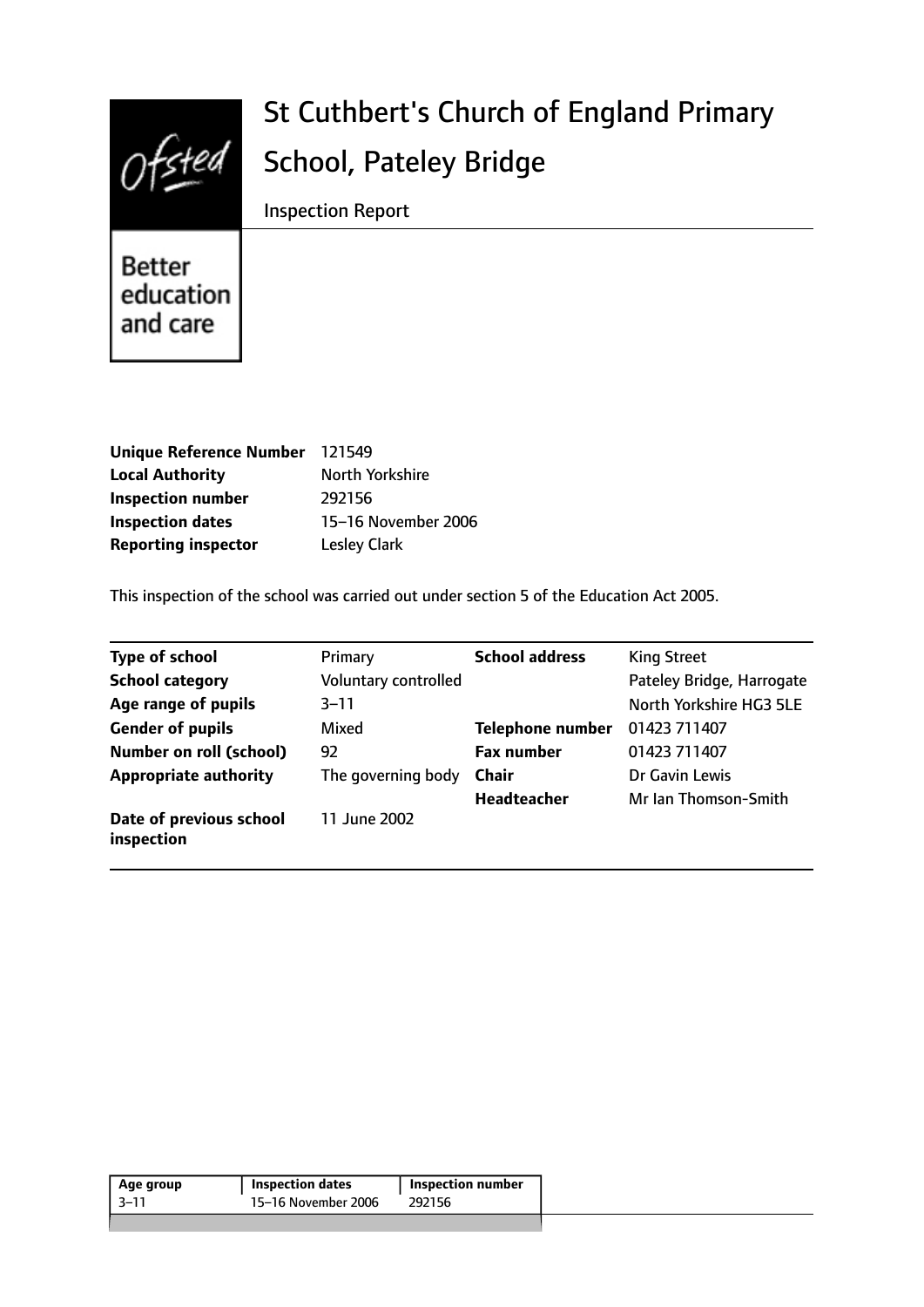© Crown copyright 2006

Website: www.ofsted.gov.uk

This document may be reproduced in whole or in part for non-commercial educational purposes, provided that the information quoted is reproduced without adaptation and the source and date of publication are stated.

Further copies of this report are obtainable from the school. Under the Education Act 2005, the school must provide a copy of this report free of charge to certain categories of people. A charge not exceeding the full cost of reproduction may be made for any other copies supplied.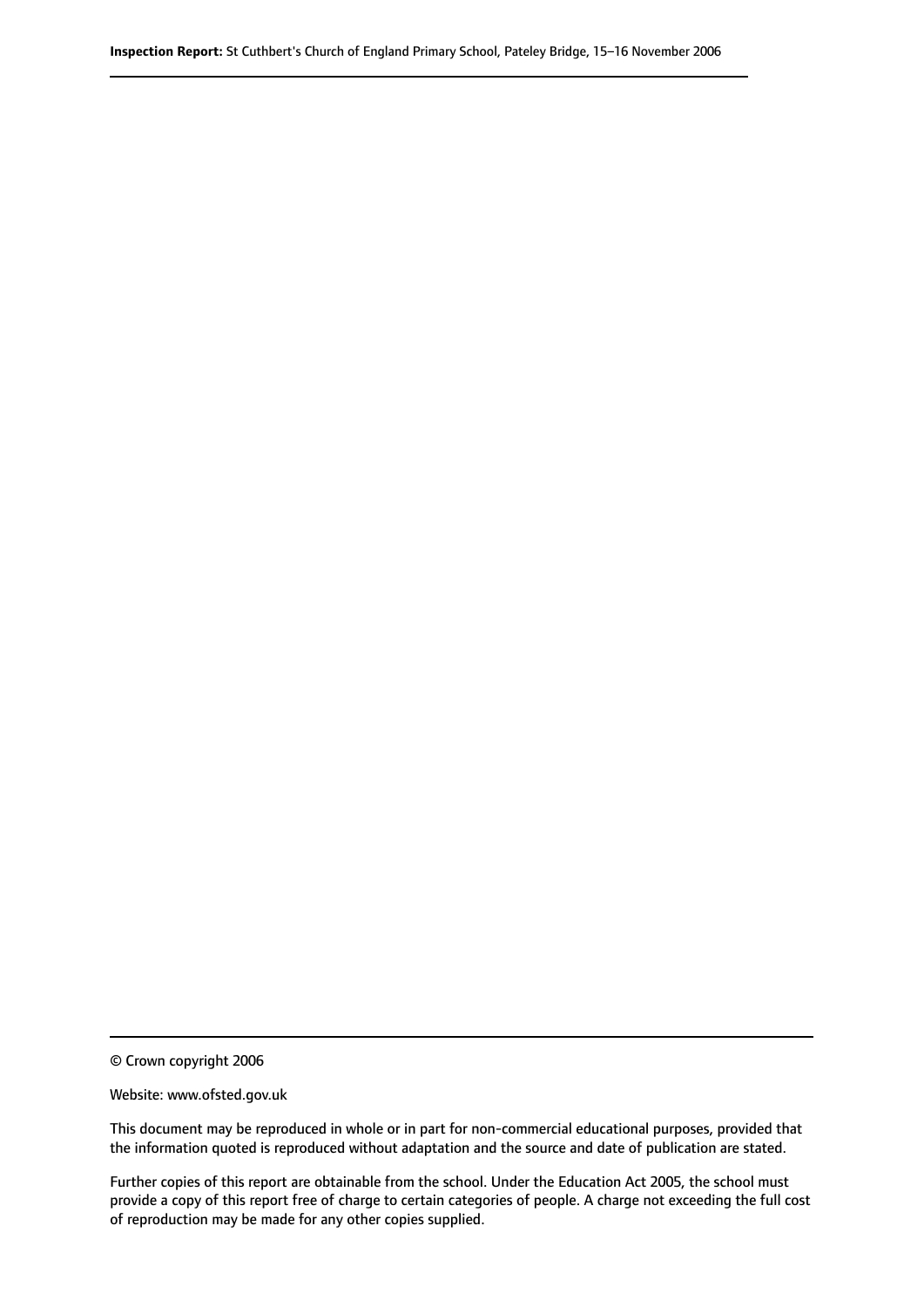# **Introduction**

The inspection was carried out by one Additional Inspector.

# **Description of the school**

St Cuthbert's has very close links with the nearby church from which it takes its name. A small rural school, it draws most of its pupils from Pateley Bridge; about 10% come from further afield including the nearby US airbase. Pupils come from an extremely wide range of backgrounds with about a third of pupils from disadvantaged socio-economic circumstances. The proportion of pupils with learning difficulties and/or disabilities is much higher than average but there is a correspondingly large proportion of pupils identified as more able. The number with statements of special educational need is broadly average. There are high rates of mobility with roughly a third of pupils joining the school at times other than the usual.

# **Key for inspection grades**

| Grade 1 | Outstanding  |
|---------|--------------|
| Grade 2 | Good         |
| Grade 3 | Satisfactory |
| Grade 4 | Inadequate   |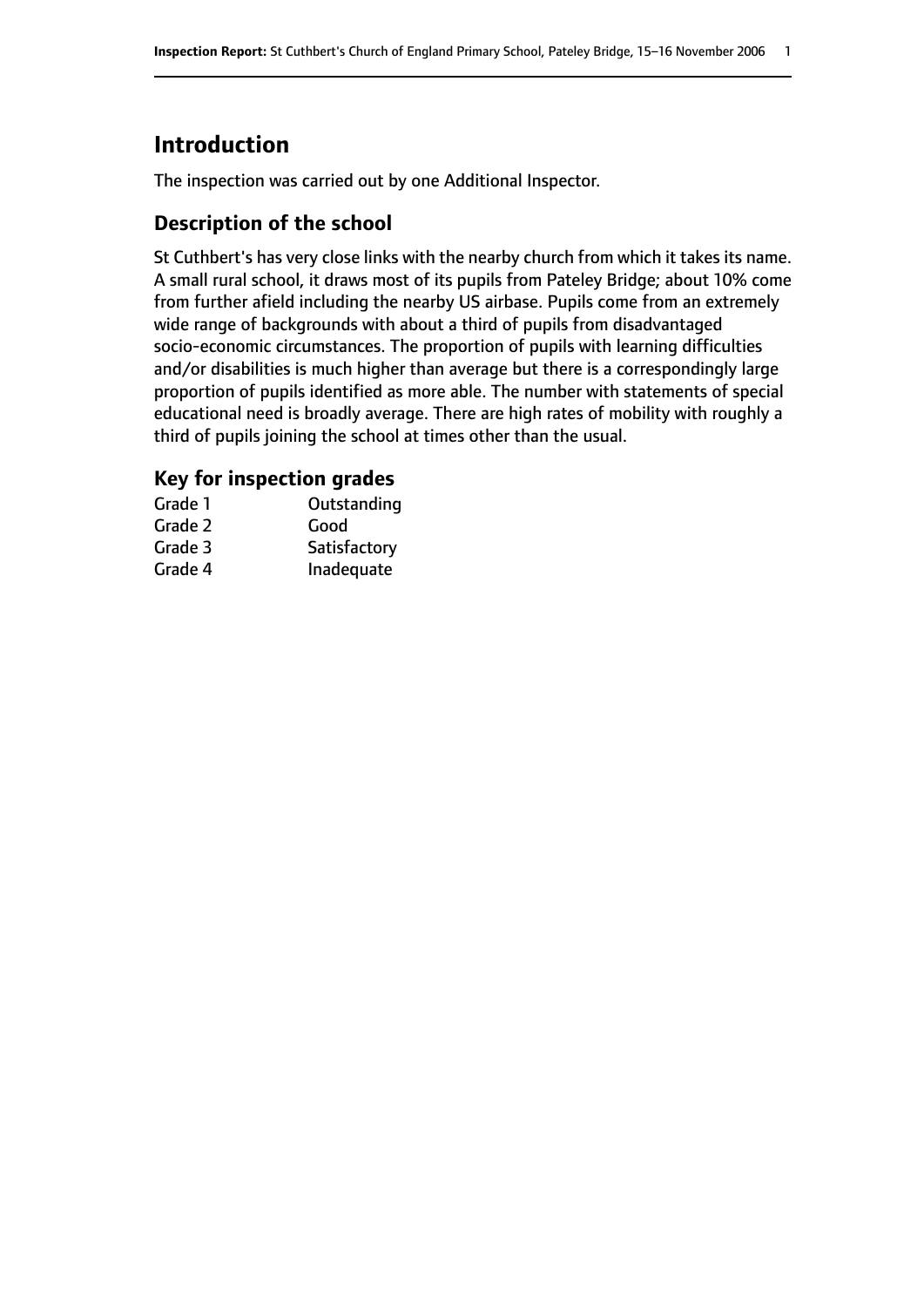# **Overall effectiveness of the school**

#### **Grade: 2**

This is a good school with many outstanding features. It successfully cares for all pupils, nurturing their individual talents. The school knows itself extremely well and is justly proud of its achievements since the last inspection. The improvement is outstanding and the quality of education the school provides is substantially better than it was. This is because St Cuthbert's is well led and managed and previous issues identified for the school have been tackled with admirable thoroughness with full support from the governing body. The headteacher's calm, rational, systematic approach has borne fruit and standards have risen as a result. The school's aims, 'to give each child a valuable day every day' and 'to foster an awareness of the needs of others as well as themselves', have been at the forefront of all developments. To its credit, the school has achieved a large measure of success in both. Pupils are quite sure that this is a good school and say they like 'the spacious playgrounds and the teachers who are kind. When you get something wrong they talk to you and help you put it right.' The school gives good value for money and is in a good position to improve further.

Provision in the Foundation Stage is outstanding. Children quickly become confident, purposeful learners because they enjoy everything on offer and develop at their own pace. A varied and creative range of indoor and outdoor activities such as giant cardboard boxes with large pieces of material and a torch instantly set children's imaginations to work, developing their thirst for knowledge and the need to communicate. Pupils' personal development and well-being are outstanding. The school's more cautious evaluation of this aspect is coloured by the behaviour of a small minority of pupils who have social, emotional and behavioural difficulties. The school gives them outstanding support, and discussion times at the start of each week have successfully altered the way pupils behave and treat each other. Behaviour is good. Pupils have a real say in what goes on at their school and respect the needs of others.

Standards are above average and pupils achieve well. This is because they are well taught. An outstanding feature is the use of assessment books which are kept by teachers to record what their pupils know and understand and to help them determine what to teach next. Pupils themselves are not consistently required to show whether they found the work easy or difficult. They are not yet involved sufficiently in learning from their mistakes through checking their work and identifying where they might improve.

Results in English and science tend to be better than in mathematics. Although numeracy skills are well taught, pupils have comparatively few occasions to use mathematical language and skills in a wide variety of real and imaginary situations. Consequently, some pupils lack confidence in this subject.

Pupils, including those with learning difficulties and/or disabilities, are given excellent care, support and guidance both academically and personally. The curriculum provides an outstanding range of opportunities, including learning another language, as well as many activities at lunchtime and after school. 'Creative days' each term promote learning in a wider context. A healthy lifestyle is advocated well, as is care for the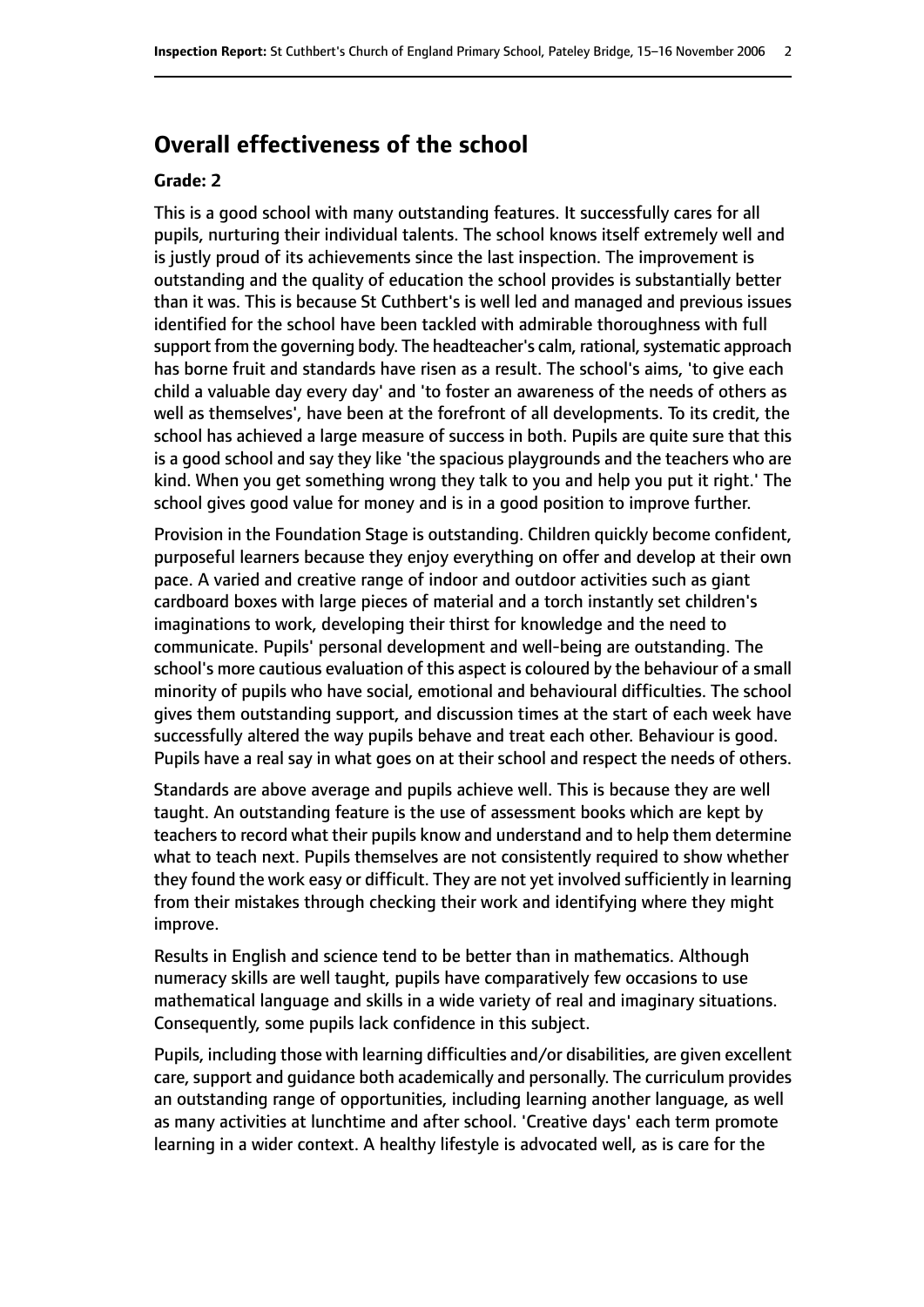environment. Pupils respond enthusiastically, aware of fitness issues and the need to save the earth's resources. The school prepares pupils extremely well for their future economic well-being. In such a setting, pupils develop into well rounded, articulate and confident individuals with a touch of exuberance, conscious that what they say and do matters.

#### **What the school should do to improve further**

- Raise standards in mathematics by creating more opportunities for pupils to use mathematical language and skills during lessons in all subjects.
- Help pupils to learn faster. Give them greater responsibility for checking their learning and involve them in deciding what they need to do to improve the quality of their work.

# **Achievement and standards**

#### **Grade: 2**

Achievement is good. When they join the Nursery, children's standards are broadly in line with national expectations. They get off to a flying start in the Foundation Stage learning a wide range of new skills through exploration, discussion and working together on stimulating and thought-provoking activities. Their personal, social and emotional development is outstanding and they are extremely well placed for more formal learning at the start of Year 1. Pupils make good progress in Years 1 to 6 with notable success in reading, speaking and listening by the end of Year 2. Standards are above average by the end of Year 6 in English, mathematics and science, with pupils' performance generally stronger in English and science than in mathematics. The school sets extremely challenging targets which it usually meets, with most pupils with learning difficulties and/or disabilities reaching nationally expected levels and a substantial proportion of average and the more able pupils exceeding them.

# **Personal development and well-being**

#### **Grade: 1**

Pupils get on well together and show sensitive understanding and tolerance of each other's needs. They are used to discussing issues that affect them and are confident that their views matter and are taken into consideration. As a result, they are happy, lively and energetic and keen to come to school, as shown by the well above average attendance. Pupils take their job seriously as playground buddies, claiming that this has helped eliminate bullying and bad behaviour as 'there are more interesting things to do now.' The democratically elected school council fully represents pupils' views and plays an important role in 'making the school a better place'. Children in the Foundation Stage quickly settle in and show good levels of responsibility, constructing a scene together out of cardboard and other materials to help them tell a story, for example. Pupils' spiritual, moral, social and cultural development is outstanding. They learn to appreciate the lifestyles and beliefs of others through the school's extensive community and charity links as well as close involvement with the church.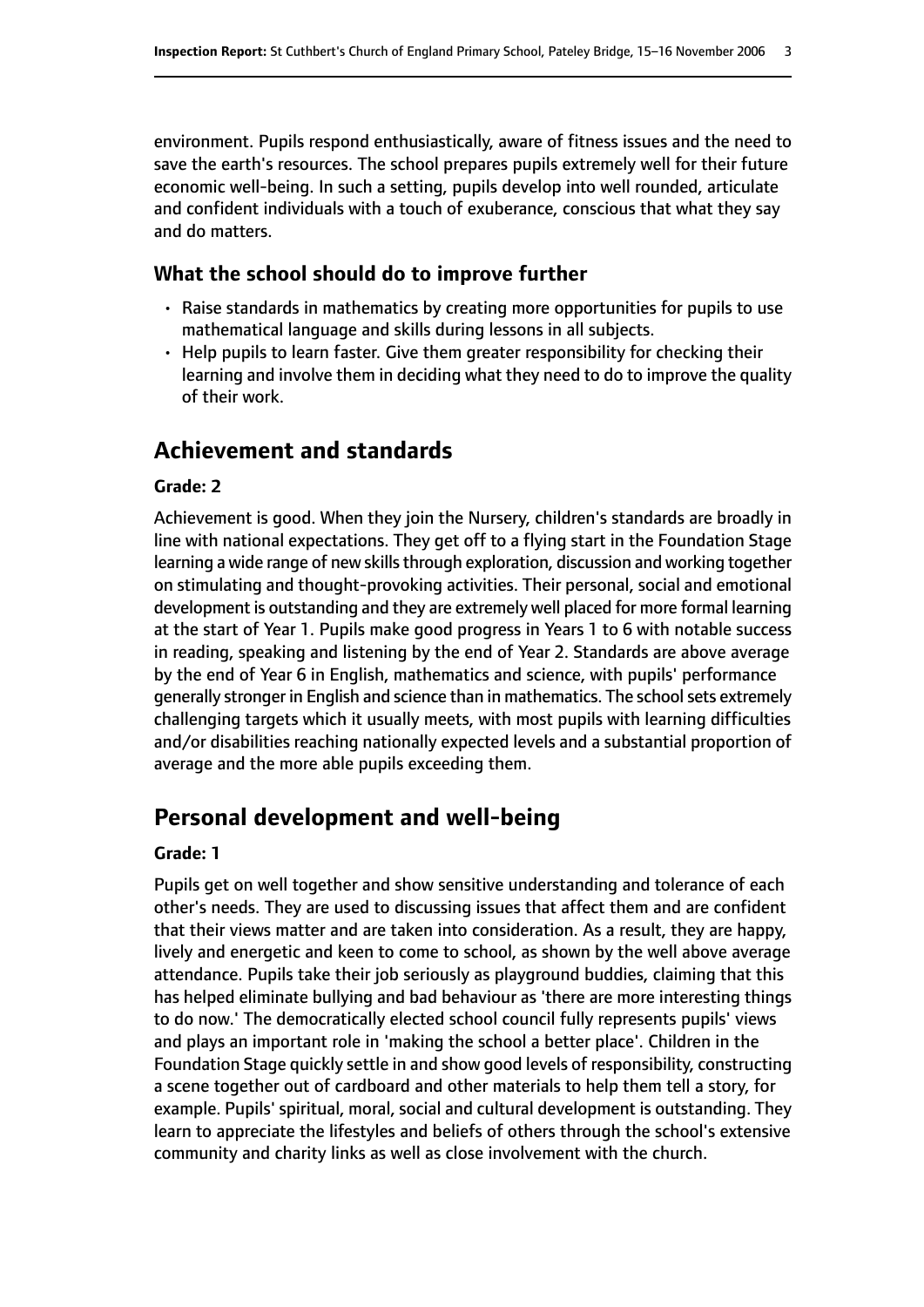# **Quality of provision**

# **Teaching and learning**

#### **Grade: 2**

Teaching quality is good with examples of outstanding practice in the Foundation Stage and in Years 1 and 2. Pupils learn well and teachers strive to make lessons interesting and relevant. Behaviour management is good in every class. Outstanding features include assessment of pupils' learning to determine what should be taught next and frequent opportunities for pupils to talk and work together. In the Foundation Stage, children learn through a seamless sequence of activities punctuated by very short bursts of teaching exactly matched to children's developmental stage. Teaching assistants work with great sensitivity with pupils with learning difficulties and/or disabilities and so they learn well. Less strong elements of teaching are a tendency for teachers to talk for too long and to ask questions which are not precisely targeted to develop the learning of different ability groups. Marking is scrupulous, making clear what is good and what needs to be improved. However, pupils are rarely involved in this process and so they feel little urgency to learn from their mistakes. While teachers include literacy imaginatively throughout the day, opportunities are more limited for pupils to practise their numeracy skills.

# **Curriculum and other activities**

#### **Grade: 1**

The curriculum, including that in the Foundation Stage, offers an outstanding range of rich learning experiences for all pupils. Those in Years 1 and 2 benefit from plenty of practical activities, sharing many of the resources available to Foundation Stage children. Termly 'creative days' are used as an imaginative starting or ending point to draw together different elements of the curriculum. This gives both pupils and teachers a chance to work imaginatively, applying what they have learned or taught so far. Provision for personal, social, health and citizenship education is particularly good and has been instrumental in improving behaviour and boosting pupils' confidence. Pupils with learning difficulties and/or disabilities or those who are more able follow an adapted curriculum which extends their capabilities. The school makes good provision for pupils to learn about the customs and cultures of a multiracial society.

#### **Care, guidance and support**

#### **Grade: 1**

There is outstanding provision for all aspects of pupils' welfare, and child protection procedures are strong. The systems to support pupils with learning difficulties and/or disabilities and the more able are very effective and the school has the capacity to cope successfully with a wide range of needs and abilities. Parents of pupils who have joined the school at times other than at the beginning of a term express their delight at how well the needs of their children are met and at their growing confidence. The systems to support academic progress are outstanding and have been instrumental in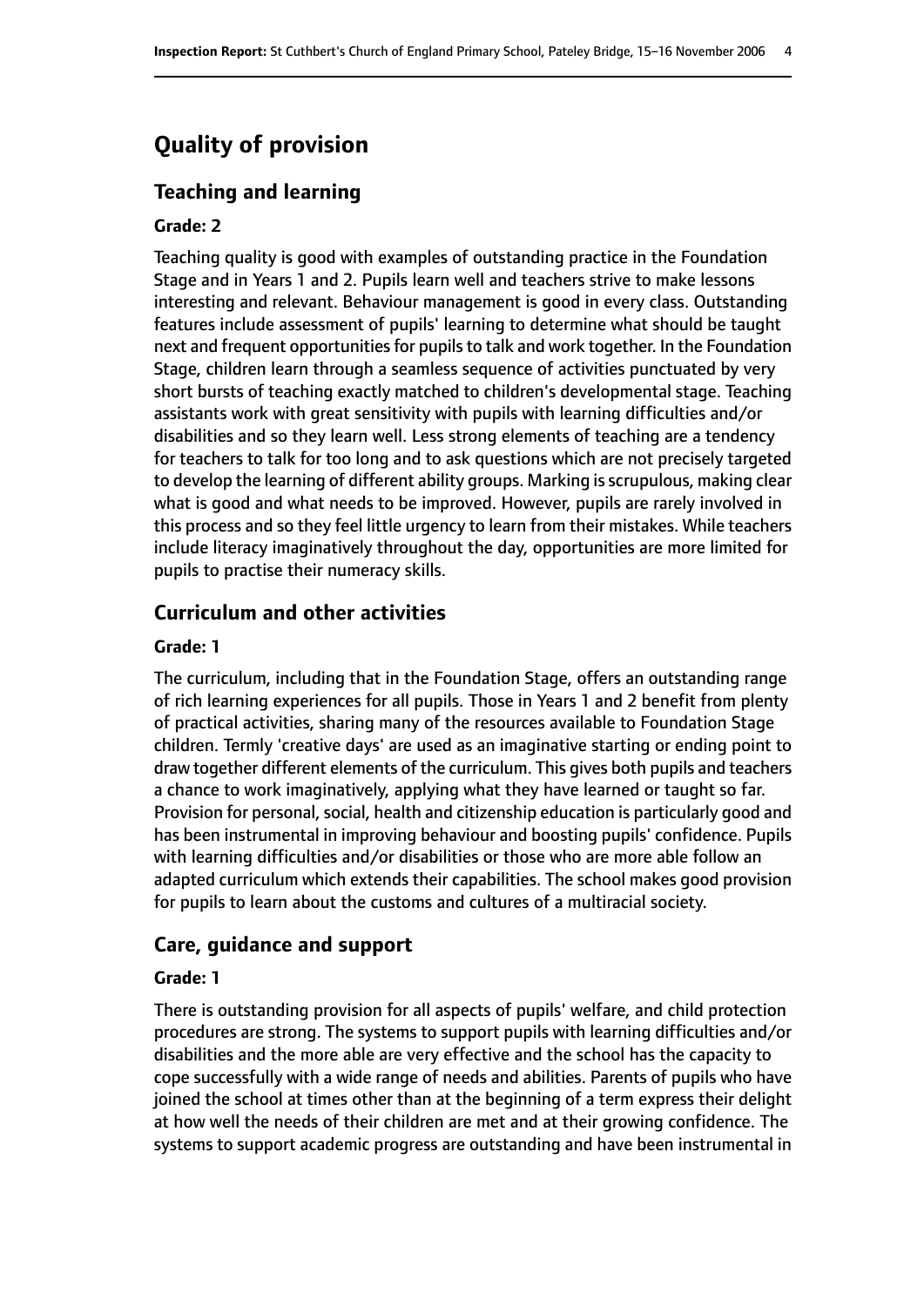raising standards and improving the work of the school as a whole since the last inspection. They give a clear overview of progress and lead to challenging targets for pupils. It is easy to track the progress of different pupils and so support is targeted precisely when and where it is needed. Pupils are involved in setting their own targets but seldom refer to them during lessons.

# **Leadership and management**

#### **Grade: 2**

Rigorous self-evaluation has enabled the school to improve radically since it was last inspected. Much has been accomplished in a short time because of methodical management which has tackled the underlying causes impeding achievement. The school has embraced wholeheartedly the idea that pupils learn best if they enjoy what they do. The high attendance at the many different lunchtime and after-school clubs plus enthusiasm for the school plays and pantomimes testify to this. Assessment has been used outstandingly well as a tool to improve teaching and learning. A flexible curriculum has been established which is not narrowly focused on developing literacy and numeracy skills. As a result, standards have gone up and behaviour, once an issue, is good. Pupils now feel that the school belongs to them and the questions they prepared for the selection panel for the new headteacher show that they believe self-discipline and interesting activities to be important features of their school. The governors both support and challenge the school, giving freely of their time to ventures such as the school newspaper, initially instigated by pupils. Monitoring of teaching and learning has emphasised adult rather than pupil participation: the next stage of development is to focus on learning. Most parents appreciate the care and support given to their children and the well rounded education they receive.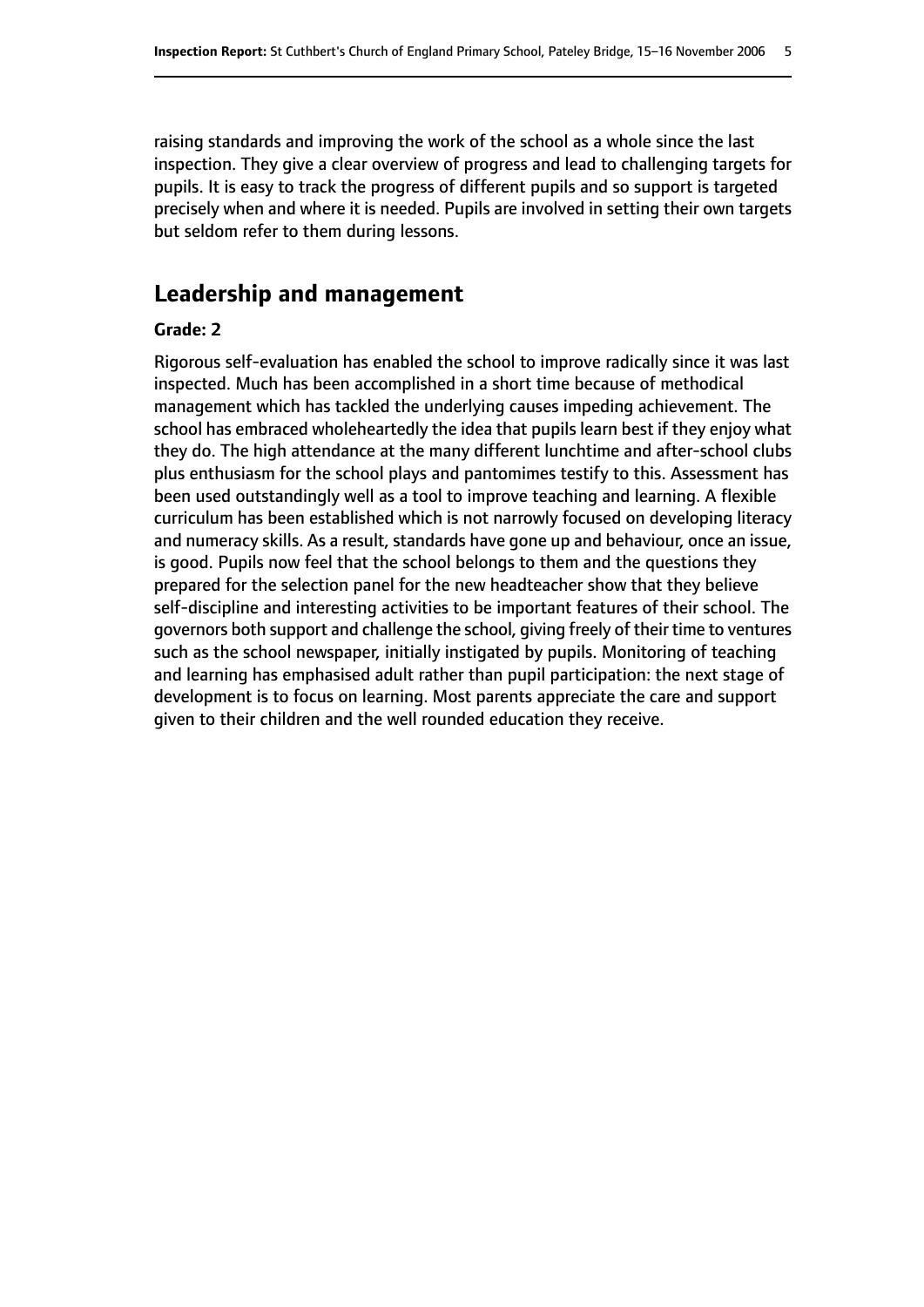**Any complaints about the inspection or the report should be made following the procedures set out inthe guidance 'Complaints about school inspection', whichis available from Ofsted's website: www.ofsted.gov.uk.**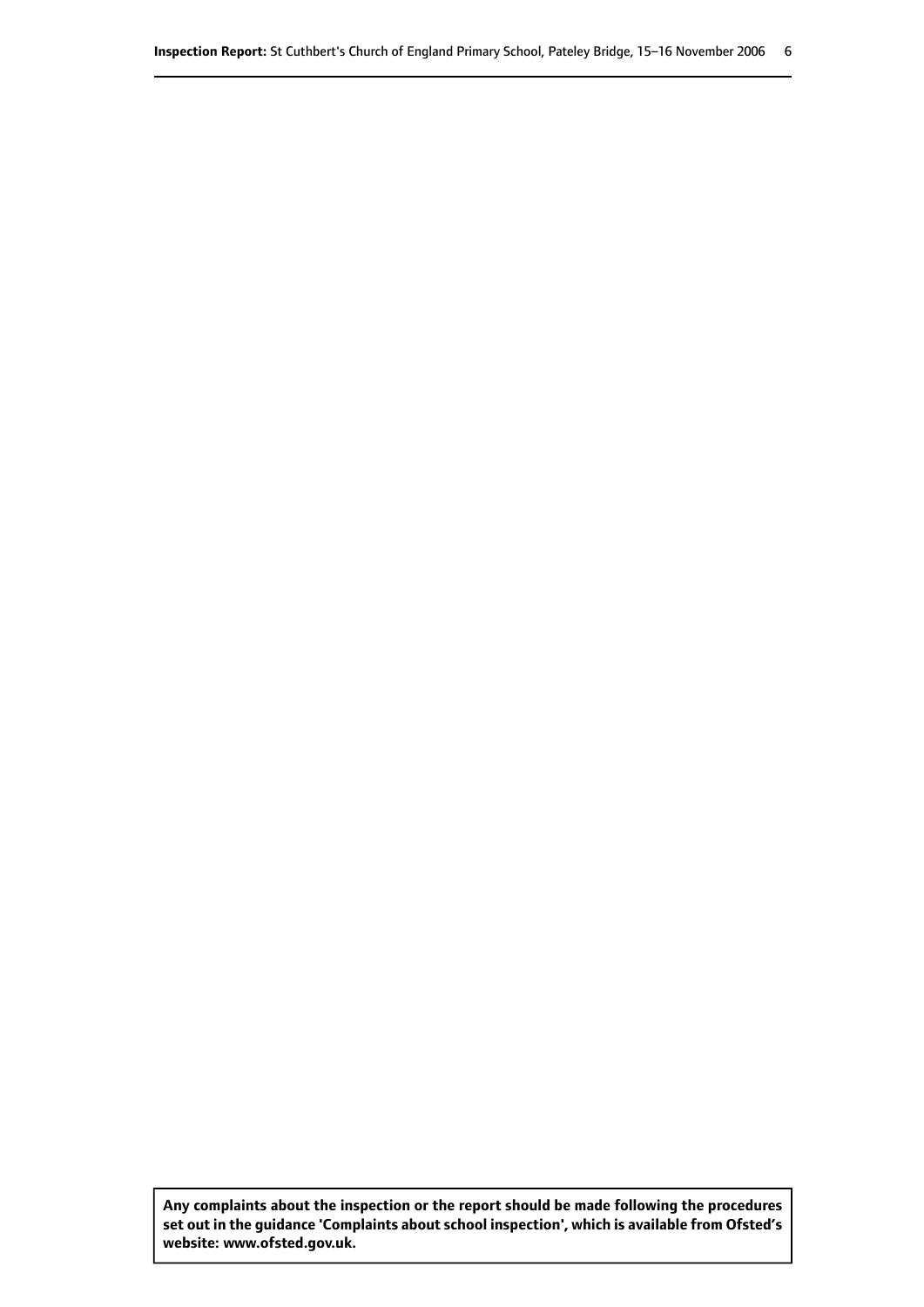# **Inspection judgements**

| Key to judgements: grade 1 is outstanding, grade 2 good, grade 3 satisfactory, and grade 4 | School         |
|--------------------------------------------------------------------------------------------|----------------|
| inadeauate                                                                                 | <b>Overall</b> |

# **Overall effectiveness**

| How effective, efficient and inclusive is the provision of education, integrated<br>care and any extended services in meeting the needs of learners? |     |
|------------------------------------------------------------------------------------------------------------------------------------------------------|-----|
| How well does the school work in partnership with others to promote learners'<br>well-being?                                                         |     |
| The quality and standards in the Foundation Stage                                                                                                    |     |
| The effectiveness of the school's self-evaluation                                                                                                    |     |
| The capacity to make any necessary improvements                                                                                                      |     |
| Effective steps have been taken to promote improvement since the last<br>inspection                                                                  | Yes |

# **Achievement and standards**

| How well do learners achieve?                                                                               |  |
|-------------------------------------------------------------------------------------------------------------|--|
| The standards <sup>1</sup> reached by learners                                                              |  |
| How well learners make progress, taking account of any significant variations between<br>groups of learners |  |
| How well learners with learning difficulties and disabilities make progress                                 |  |

### **Personal development and well-being**

| How good is the overall personal development and well-being of the<br>learners?                                  |  |
|------------------------------------------------------------------------------------------------------------------|--|
| The extent of learners' spiritual, moral, social and cultural development                                        |  |
| The behaviour of learners                                                                                        |  |
| The attendance of learners                                                                                       |  |
| How well learners enjoy their education                                                                          |  |
| The extent to which learners adopt safe practices                                                                |  |
| The extent to which learners adopt healthy lifestyles                                                            |  |
| The extent to which learners make a positive contribution to the community                                       |  |
| How well learners develop workplace and other skills that will contribute to<br>their future economic well-being |  |

# **The quality of provision**

| How effective are teaching and learning in meeting the full range of the<br>learners' needs?          |  |
|-------------------------------------------------------------------------------------------------------|--|
| How well do the curriculum and other activities meet the range of needs<br>and interests of learners? |  |
| How well are learners cared for, guided and supported?                                                |  |

 $^1$  Grade 1 - Exceptionally and consistently high; Grade 2 - Generally above average with none significantly below average; Grade 3 - Broadly average to below average; Grade 4 - Exceptionally low.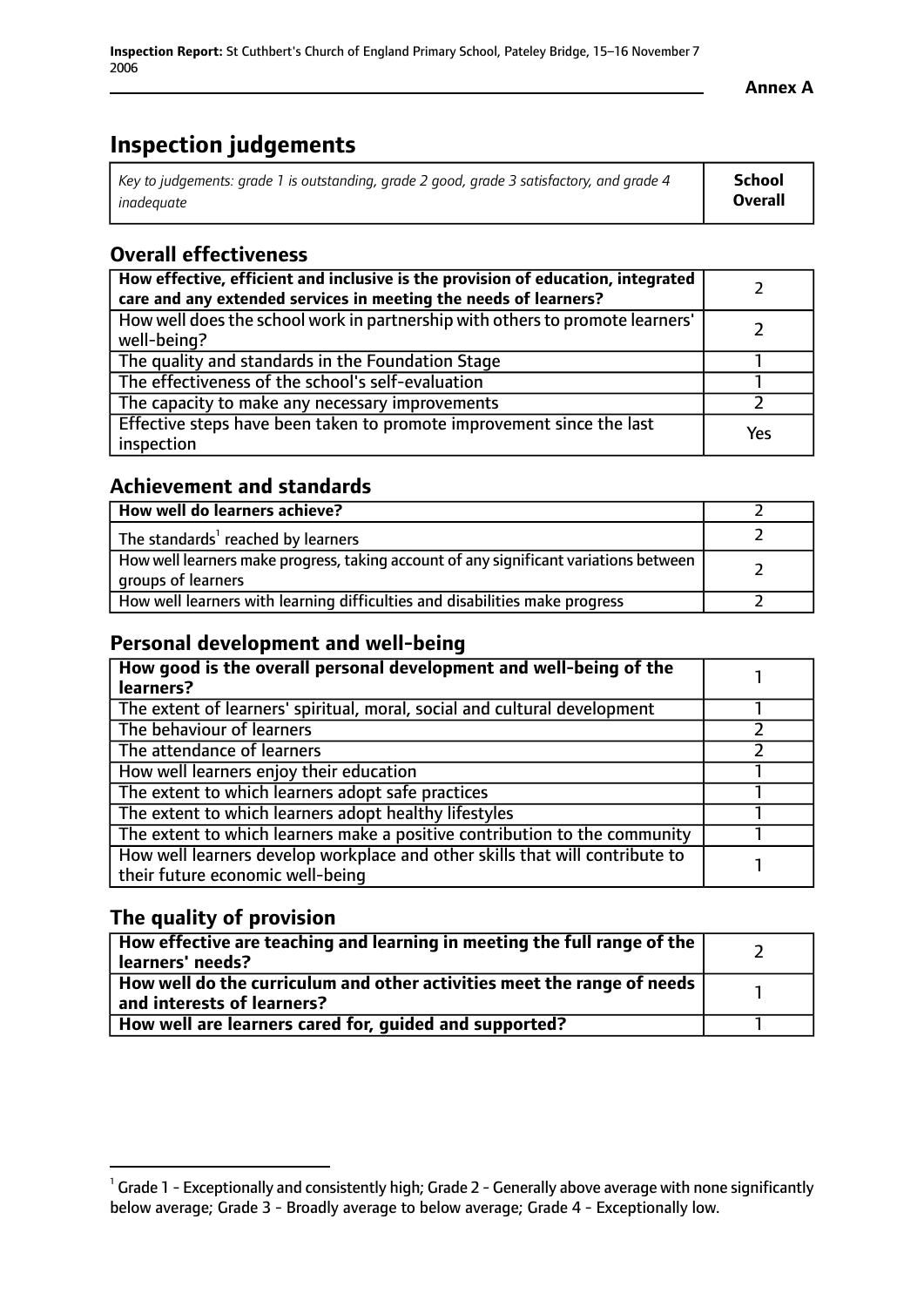# **Leadership and management**

| How effective are leadership and management in raising achievement<br>and supporting all learners?                                              |     |
|-------------------------------------------------------------------------------------------------------------------------------------------------|-----|
| How effectively leaders and managers at all levels set clear direction leading<br>to improvement and promote high quality of care and education |     |
| How effectively performance is monitored, evaluated and improved to meet<br>challenging targets                                                 |     |
| How well equality of opportunity is promoted and discrimination tackled so<br>that all learners achieve as well as they can                     |     |
| How effectively and efficiently resources, including staff, are deployed to<br>achieve value for money                                          |     |
| The extent to which governors and other supervisory boards discharge their<br>responsibilities                                                  | 7   |
| Do procedures for safequarding learners meet current government<br>requirements?                                                                | Yes |
| Does this school require special measures?                                                                                                      | No  |
| Does this school require a notice to improve?                                                                                                   | No  |